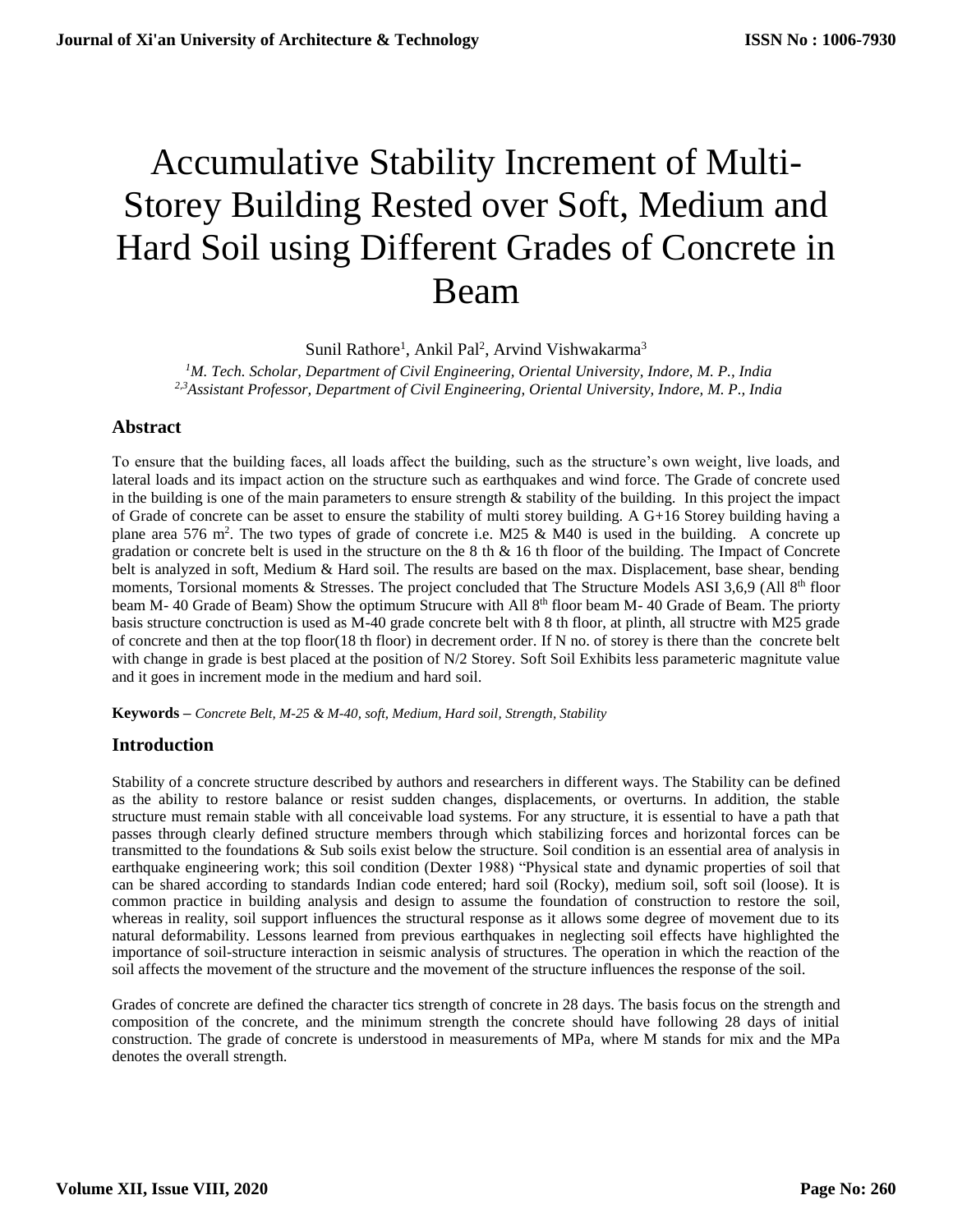| Grade of Concrete as per IS 456:2000 |                             |                                                                  |  |
|--------------------------------------|-----------------------------|------------------------------------------------------------------|--|
| Group                                | Grade<br><b>Designation</b> | <b>Specific Charactertics Compressive</b><br>Strength $(N/mm^2)$ |  |
|                                      | $M-10$                      | 10                                                               |  |
| <b>Ordinary Concrete</b>             | $M-15$                      | 15                                                               |  |
|                                      | $M-20$                      | 20                                                               |  |
|                                      | $M-25$                      | 25                                                               |  |
| <b>Standard Concrete</b>             | $M-30$                      | 30                                                               |  |
|                                      | $M-35$                      | 35                                                               |  |
|                                      | $M-40$                      | 40                                                               |  |
|                                      | $M-45$                      | 45                                                               |  |
|                                      | $M-50$                      | 50                                                               |  |
|                                      | $M-55$                      | 55                                                               |  |
|                                      | $M-60$                      | 60                                                               |  |
|                                      | M-65                        | 65                                                               |  |
| <b>High Strength</b><br>Concrete     | $M-70$                      | 70                                                               |  |
|                                      | $M-75$                      | 75                                                               |  |
|                                      | $M-80$                      | 80                                                               |  |

|  |  |  | <b>Table 1:</b> Grade of Concrete |
|--|--|--|-----------------------------------|
|--|--|--|-----------------------------------|

As per new amendments it goes up to M-100. In this the analysis is carried out to constructed a concrete belt at plinth beam, 8th floor & 16 floor (at the top). The aim is to find the stability assessment based on the change in concrete grade in the respective storey. There are 12 different cases are consider in to it from the ASI1A to ASI10.

### **Modeling and Analysis:**

The Different models are modeled by using CSI- ETABS software. The Notations of models are such that:

#### **Soft Soil Models**

- 1. ASI 1A: Strucure with All Beam M- 25 Grade.
- 2. ASI 2: Strucure with All Plinth beam M- 40 Grade of Beam
- 3. ASI 3: Strucure with All 8<sup>th</sup> floor beam M- 40 Grade of Beam
- 4. ASI 4: Strucure with All  $16<sup>th</sup>$  floor beam M-40 Grade of Beam

#### **Medium Soil Models**

- 1. ASI 1B: Strucure with All Beam M- 25 Grade
- 2. ASI 5: Strucure with All Plinth beam M- 40 Grade of Beam
- 3. ASI 6: Strucure with All  $8<sup>th</sup>$  floor beam M-40 Grade of Beam
- 4. ASI 7: Strucure with All  $16<sup>th</sup>$  floor beam M-40 Grade of Beam

#### **Hard Soil Models**

- 1. ASI 1C: Strucure with All Beam M- 25 Grade.
- 2. ASI 8: Strucure with All Plinth beam M- 40 Grade of Beam
- 3. ASI 9: Strucure with All  $8<sup>th</sup>$  floor beam M-40 Grade of Beam
- 4. ASI 10: Strucure with All Plinth beam M- 40 Grade of Beam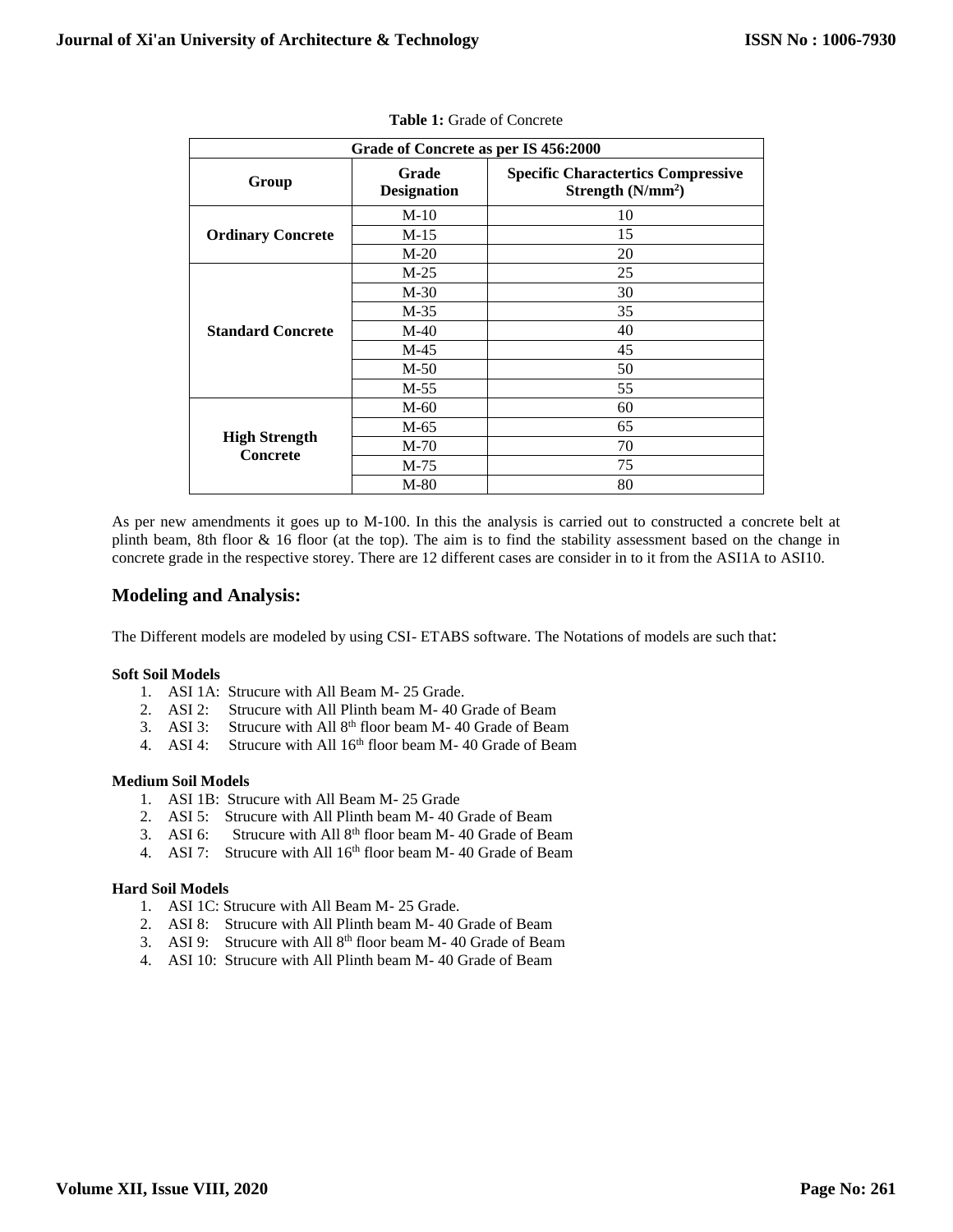

**Figure 1:** Plane, elevation & section of G+16 storey Building

**Parameters Used in the Structure:** Table 2 & Table 3 shows the basic parameters used in the analysis of building.

|  |  | <b>Table 2.</b> Structural Parameters |
|--|--|---------------------------------------|
|--|--|---------------------------------------|

| S. No. | <b>Element Name</b>   | <b>Description</b>                              |
|--------|-----------------------|-------------------------------------------------|
|        | <b>Building Types</b> | Residential                                     |
|        | No. of Storey         | $G+16$                                          |
| 3      | Plinth Area           | $576 \text{ m}^2$                               |
| 4      | Floor Height          | $4 \text{ m}$ (Ground Storey) & 3m.(1-16 floor) |
|        | Dimensions of Beam    | $0.55$ m. x $0.30$ m                            |
|        | Dimensions of Column  | $0.50$ m. x $0.55$ m                            |
|        | <b>Slab Thickness</b> | $0.130 \text{ m}$ .                             |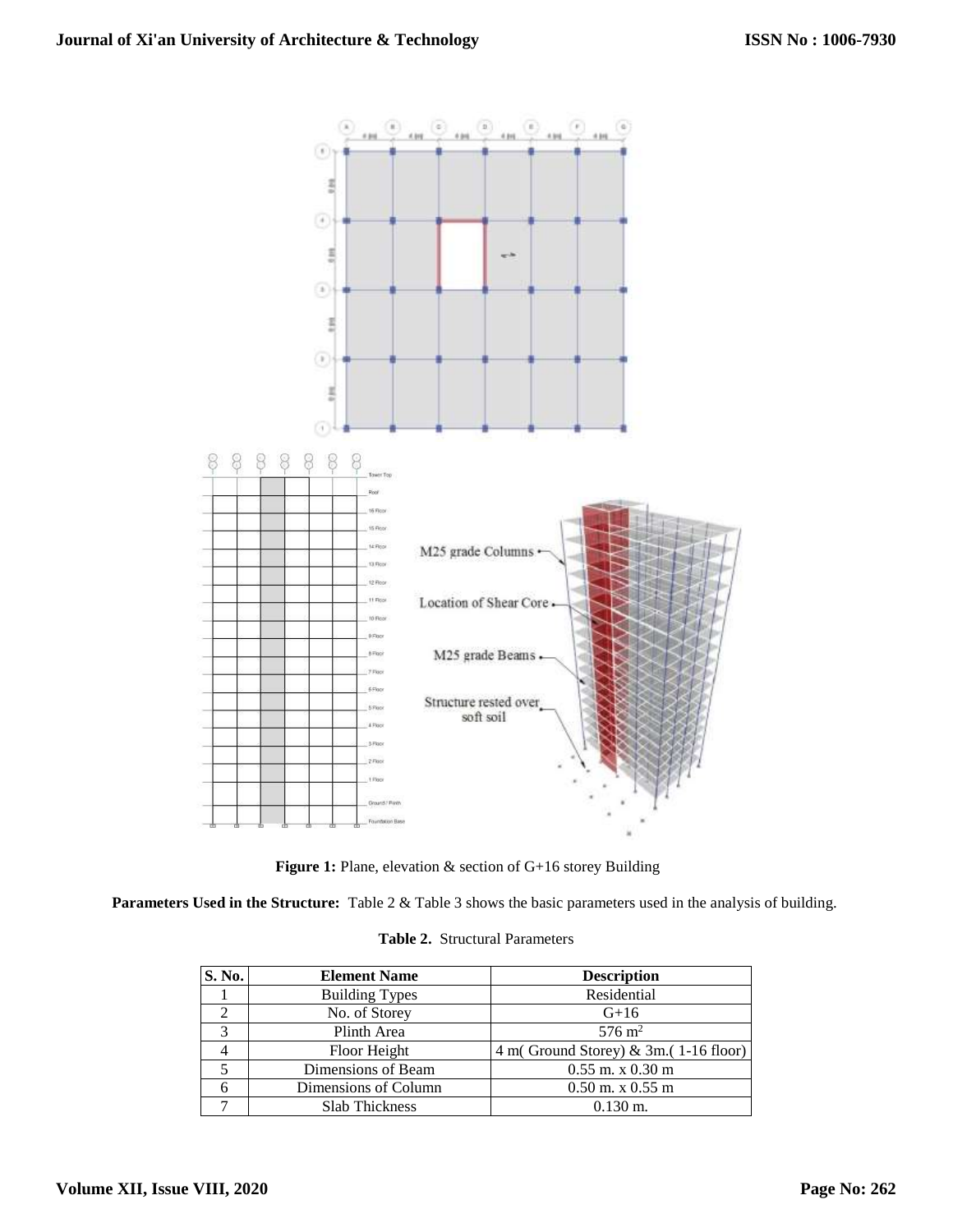| ŏ  | Shear wall                   | $0.180$ m.           |
|----|------------------------------|----------------------|
| 10 | Grade of Concrete            | M-25 & M-40          |
| 11 | Steel Used                   | $Fe-415$             |
| 12 | Concrete Belt used at        | $8th$ & $16th$ floor |
| 13 | Grid Spacing in X- Direction | 4m. each in 6 bay    |
| 14 | Grid Spacing in Y- Direction | 4m. each in 6 bay    |
| 15 | Analysis Software used       | CSI-etabs            |

#### **Earthquake Analysis Parameters:**

**Table 3.** Earthquake Parameters

| S. No. | <b>Parameters</b>      | <b>Description</b>         |
|--------|------------------------|----------------------------|
|        | Earthquake Code        | IS 1893(Part 1):2016       |
|        | Earthquake Zone        | Ш                          |
|        | Response Factor (RF)   |                            |
|        | Importance Factor(IF)  | 12                         |
|        | Soil Types             | Soft, Medium & Hard        |
|        | Damping                | 0.05                       |
|        | <b>Structural Type</b> | <b>RCC</b> Framed Building |

#### **Result & Discussions**

The Following results are to be obtained from the modeling and analysis of Multi storey building Under the influence of soft, medium & hard soil. The results are as follows:

**Maximum Displacement**: It is defined as the maximum displacement or distance moved by a point on a vibrating body or wave measured from its equilibrium position. Table 4 Shows that max. value of displacement in G+16 Storey Building in soft, medium & Hard Soils.

| <b>Maximum Displacement Results (mm)</b> |                        |                        |  |  |
|------------------------------------------|------------------------|------------------------|--|--|
| <b>Soft Soil</b>                         |                        |                        |  |  |
| <b>Beam Stability Case</b>               | <b>For X Direction</b> | <b>For Z Direction</b> |  |  |
| <b>Case ASI 1A</b>                       | 245.756                | 170.053                |  |  |
| Case ASI 2                               | 245.038                | 169.809                |  |  |
| Case ASI 3                               | 243.46                 | 169.033                |  |  |
| Case ASI 4                               | 244.911                | 169.323                |  |  |
| <b>Medium Soil</b>                       |                        |                        |  |  |
| <b>Beam Stability Case</b>               | <b>For X Direction</b> | <b>For Z Direction</b> |  |  |
| <b>Case ASI 1B</b>                       | 333.108                | 225.018                |  |  |
| Case ASI 5                               | 325.915                | 224.687                |  |  |
| Case ASI 6                               | 324.987                | 223.647                |  |  |
| Case ASI 7                               | 325.808                | 224.051                |  |  |
|                                          | <b>Hard Soil</b>       |                        |  |  |
| <b>Beam Stability Case</b>               | <b>For X Direction</b> | <b>For Z Direction</b> |  |  |
| Case ASI 1C                              | 408.328                | 238.517                |  |  |
| Case ASI 8                               | 407.129                | 238.145                |  |  |
| Case ASI 9                               | 404.497                | 270.676                |  |  |
| Case ASI 10                              | 406.936                | 271.177                |  |  |

#### **Table 4.** Maximum Displacement Results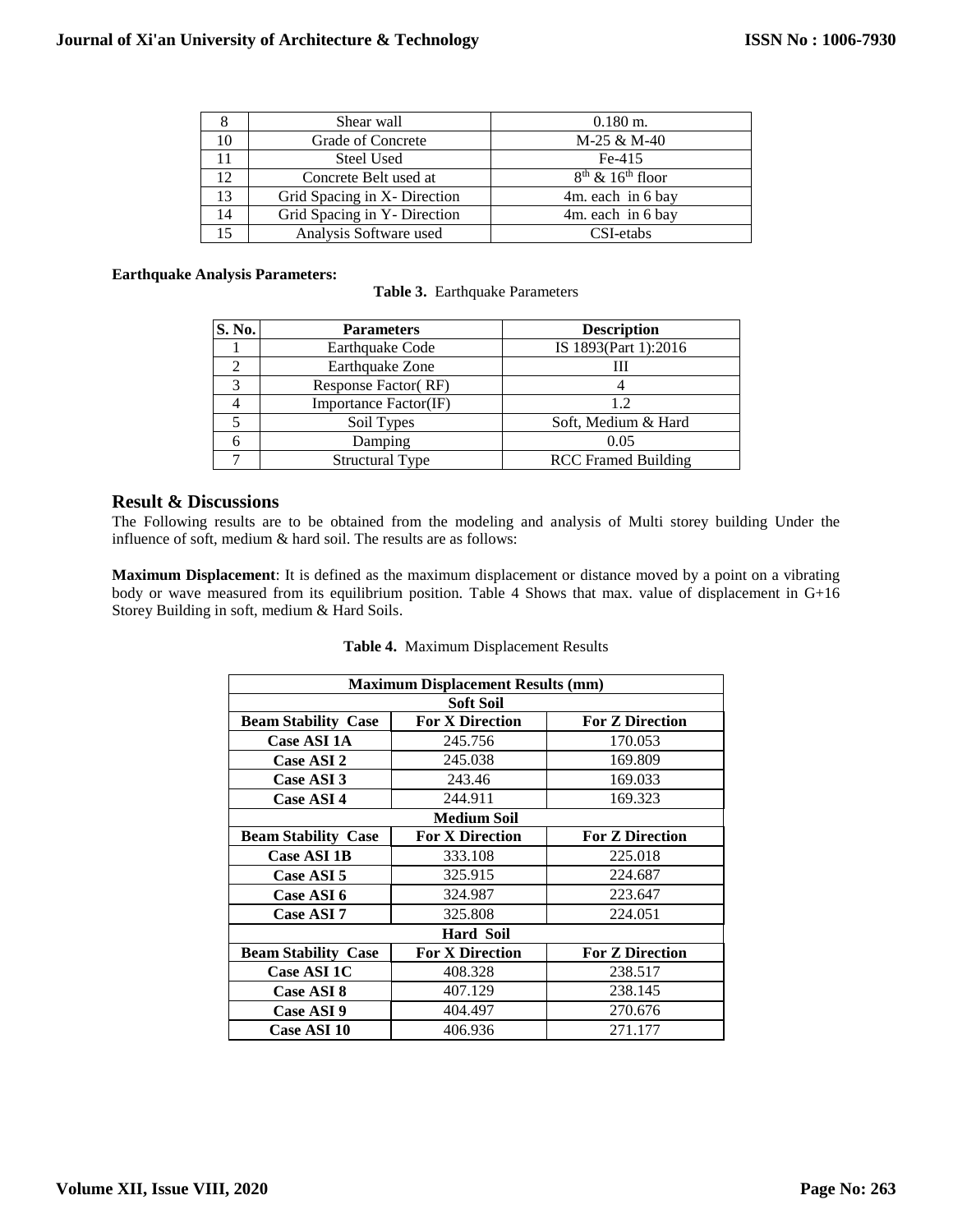

Figure 2 to 4 shows that Graphical Represented for displacement value of structure in soft, medium & hard soil respectively. The maximum value is obtained under soft soil is in model ASI 1A are 245.756mm &170.053mm. The minimum value is obtained under soft soil model in ASI 3 are 243.46 mm & 169.033 mm in both major direction i.e. X&Y Direction respectively. In Medium soil building Max. value in ASI 5 i.e. 325.915mm & 224.687 mm in X & Y direction respectively. The minimum value obtained in the ASI 7 is 325.808mm & 224.051mm. Similarly hard soil obtained max. Displacement in ASI 1B is 408.328 mm &238.517 mm. and the minimal value in ASI 6 404.497 mm &270.676 mm in x & y direction respectively.

**Baser Shear***:* Base shear is an estimate of the maximum expected lateral force on the base of the structure due to seismic activity. Table 5 tabulated the obtained base shear under soft, medium & hard soil.

| <b>Table 5. Base Shear Results</b>                                             |                    |           |  |  |
|--------------------------------------------------------------------------------|--------------------|-----------|--|--|
| <b>Base Shear Results (KN)</b>                                                 |                    |           |  |  |
|                                                                                | Soft Soil          |           |  |  |
| <b>For X Direction</b><br><b>For Z Direction</b><br><b>Beam Stability Case</b> |                    |           |  |  |
| <b>Case ASI 1A</b>                                                             | 2338.6068          | 2338.6073 |  |  |
| Case ASI 2                                                                     | 2338.6068          | 2338.6073 |  |  |
| Case ASI 3                                                                     | 2338.6068          | 2338.6073 |  |  |
| Case ASI 4                                                                     | 2338.6067          | 2338.6072 |  |  |
|                                                                                | <b>Medium Soil</b> |           |  |  |
| <b>For Z Direction</b><br><b>For X Direction</b><br><b>Beam Stability Case</b> |                    |           |  |  |
| <b>Case ASI 1B</b>                                                             | 3180.5052          | 3180.5058 |  |  |
| Case ASI 5                                                                     | 3180.5052          | 3180.5058 |  |  |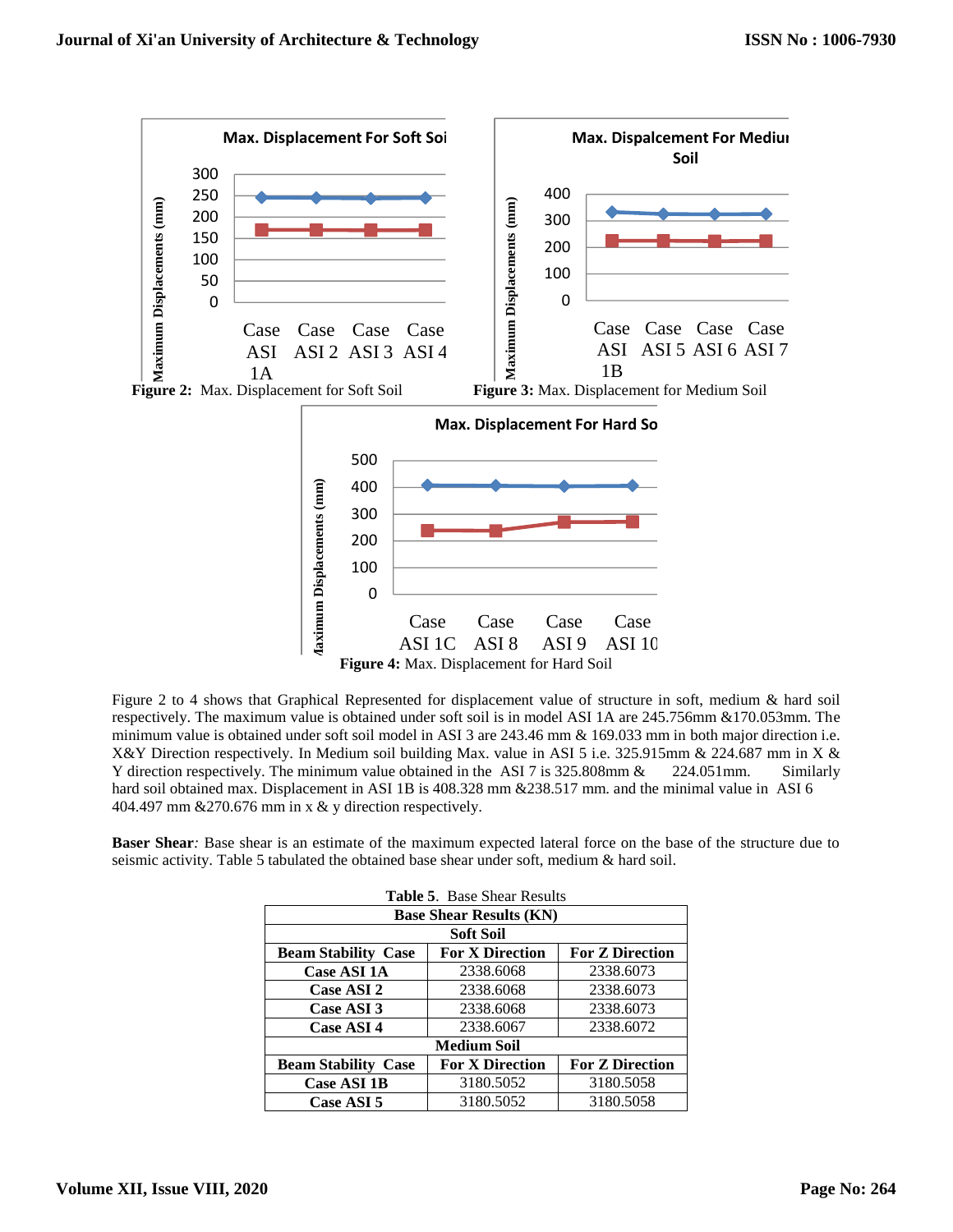| Case ASI 6                 | 3180.5052              | 3180.5058              |
|----------------------------|------------------------|------------------------|
| Case ASI 7                 | 3180.5051              | 3180.5057              |
|                            | <b>Hard Soil</b>       |                        |
| <b>Beam Stability Case</b> | <b>For X Direction</b> | <b>For Z Direction</b> |
| Case ASI 1C                | 3905.4733              | 3905.4741              |
| Case ASI 8                 | 3905.4733              | 3905.4741              |
| Case ASI 9                 | 3905.4731              | 3905.414               |
| <b>Case ASI 10</b>         | 3905.4734              | 3905.474               |





**Figure 5: Base shear for soft Soil Figure 6: Base shear for Medium Soil**



**Figure 7: Base shear for Hard Soil**

The figure 5 to 7 the bar chart of base shears value which maximum value obtained in the Hard soil all cases. The value is almost similar in all case of hard soil . the minimum value obtained in the soft soil all cases. Means there is no effect occurs due to concrete belt in same type of soil case.

**Maximum Axial Forces:** If the load on a column is applied through the center of gravity of its cross section, it is called an axial load. Axial force is the compression or tension force acting in a member. The table 6 is shown the result of maximum axial force in the three subcategory division of soil is soft, medium & hard.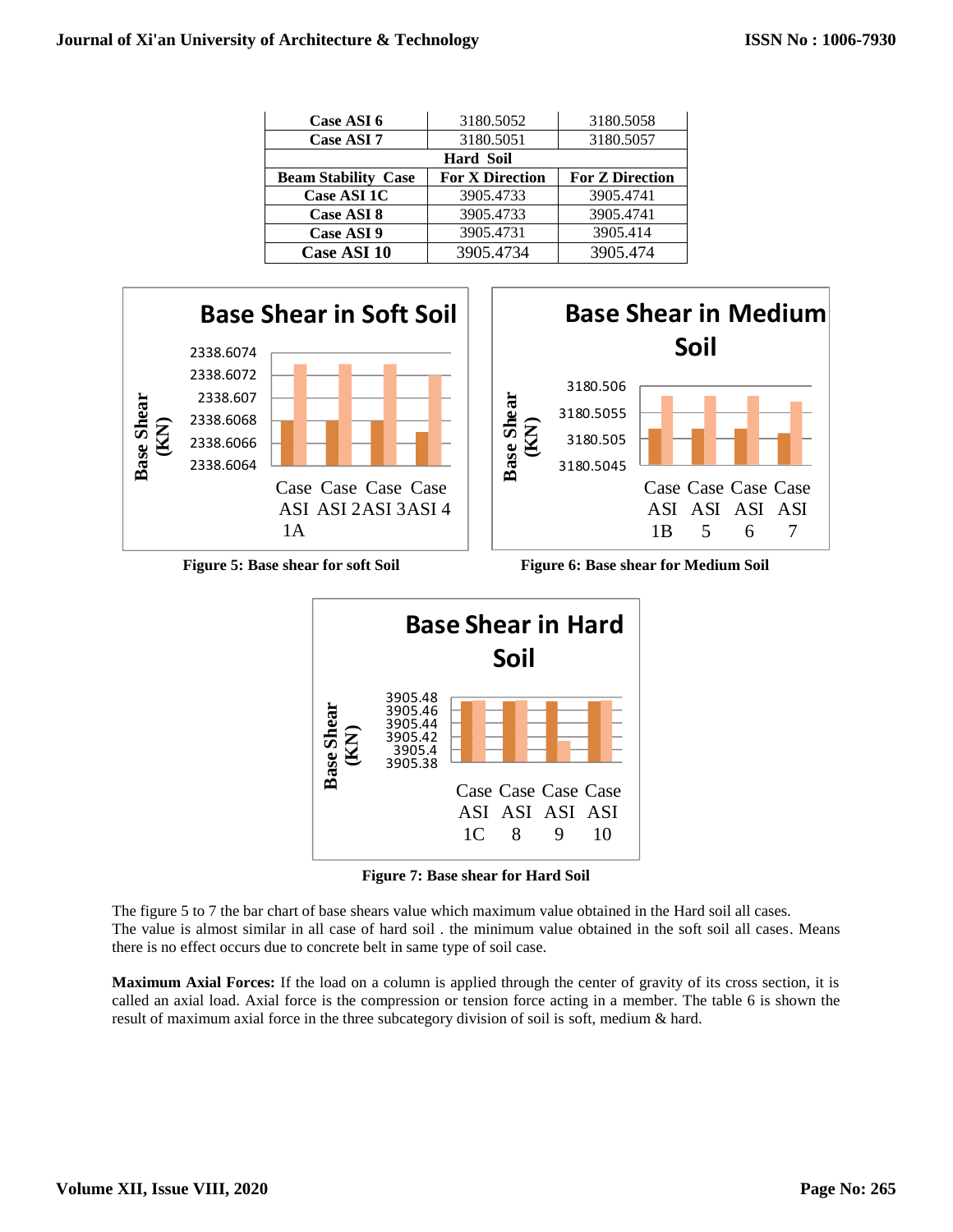| <b>Maximum Axial Forces Results (KN)</b> |                                                            |                                                                         |           |                               |                                 |
|------------------------------------------|------------------------------------------------------------|-------------------------------------------------------------------------|-----------|-------------------------------|---------------------------------|
|                                          | <b>Soft Soil</b><br><b>Medium Soil</b><br><b>Hard Soil</b> |                                                                         |           |                               |                                 |
| <b>Beam Stability</b><br>Case            | <b>Axial Force in</b><br>column                            | <b>Axial Force in</b><br><b>Beam Stability</b><br>column<br><b>Case</b> |           | <b>Beam Stability</b><br>Case | <b>Axial Force in</b><br>column |
| <b>Case ASI 1A</b>                       | 7522.5248                                                  | <b>Case ASI 1B</b>                                                      | 7602.4352 | <b>Case ASI 1C</b>            | 8593.0856                       |
| Case ASI 2                               | 7522.6233                                                  | Case ASI 5                                                              | 7602.3504 | Case ASI 8                    | 8588.556                        |
| Case ASI 3                               | 7521.697                                                   | Case ASI 6                                                              | 7599.7855 | Case ASI 9                    | 8576.5481                       |
| Case ASI 4                               | 7521.2332                                                  | Case ASI 7                                                              | 7597.9567 | Case ASI 10                   | 8579.1484                       |

| <b>Table 6:</b> Maximum Axial Forces Results |  |  |  |
|----------------------------------------------|--|--|--|
|----------------------------------------------|--|--|--|







**Figure 10: Axial Force in column in Hard soil**

*Maximum Shear Force in Column:* Shearing forces are unaligned forces pushing one part of a body in one specific direction, and another part of the body in the opposite direction. When the forces are aligned into each other, they are called compression forces. Table 7 shown the result of shear force of column in tabulated form.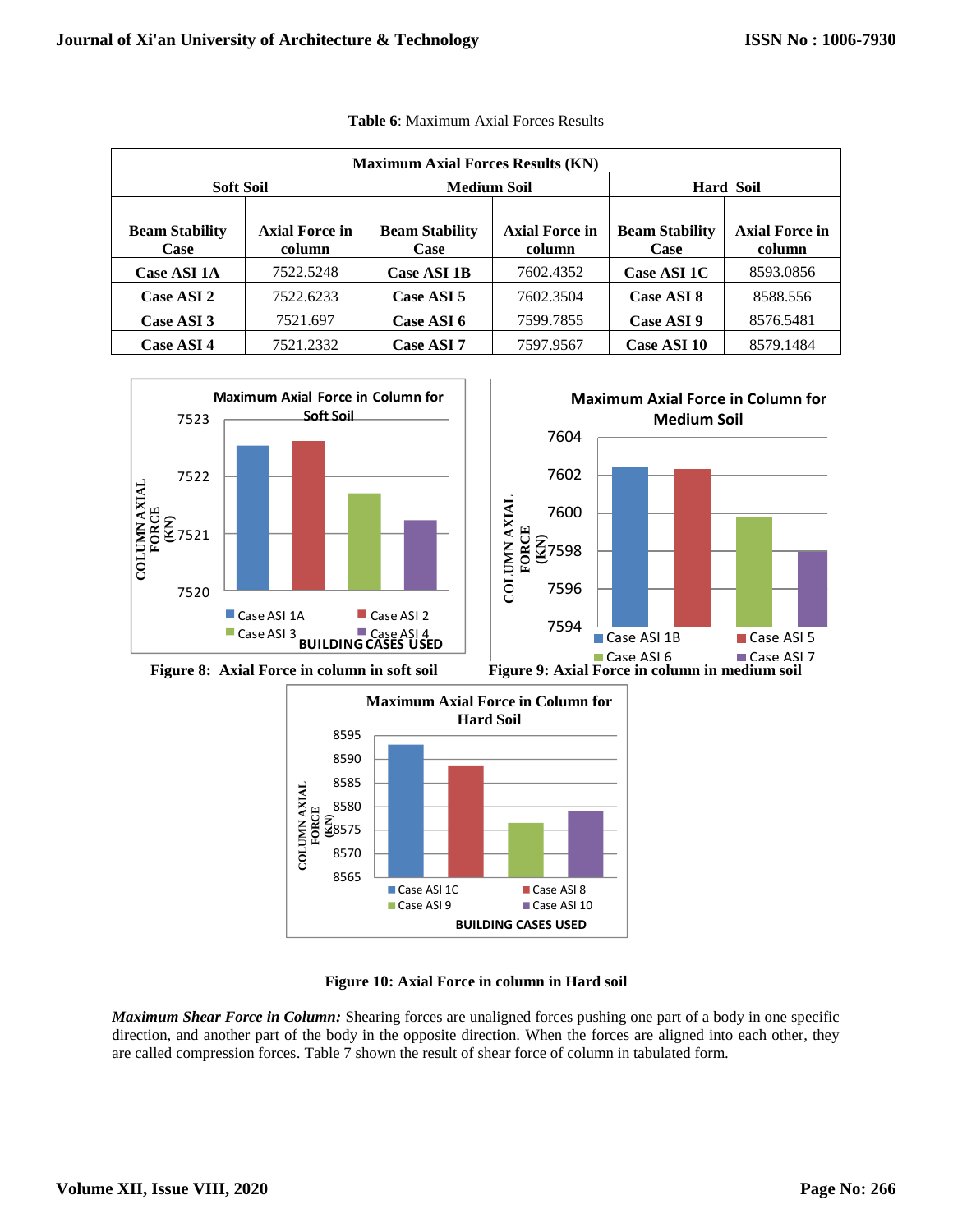| <b>Maximum Shear Force in Column Results (KN)</b> |                    |                    |  |  |
|---------------------------------------------------|--------------------|--------------------|--|--|
| Soft Soil                                         |                    |                    |  |  |
| <b>Beam Stability Case</b>                        | Shear along Y Dir. | Shear along Z Dir. |  |  |
| <b>Case ASI 1A</b>                                | 77.7055            | 81.7365            |  |  |
| <b>Case ASI 2</b>                                 | 77.7009            | 81.7353            |  |  |
| Case ASI 3                                        | 77.4961            | 81.6722            |  |  |
| Case ASI 4                                        | 81.4685            | 82.9122            |  |  |
|                                                   | <b>Medium Soil</b> |                    |  |  |
| <b>Beam Stability Case</b>                        | Shear along Y Dir. | Shear along Z Dir. |  |  |
| <b>Case ASI 1B</b>                                | 93.406             | 86.4493            |  |  |
| Case ASI 5                                        | 93.6556            | 86.4478            |  |  |
| Case ASI 6                                        | 93.5695            | 86.3669            |  |  |
| Case ASI 7                                        | 96.9363            | 87.8697            |  |  |
|                                                   | <b>Hard Soil</b>   |                    |  |  |
| <b>Beam Stability Case</b>                        | Shear along Y Dir. | Shear along Z Dir. |  |  |
| <b>Case ASI 1C</b>                                | 113.6555           | 90.5126            |  |  |
| <b>Case ASI 8</b>                                 | 113.5936           | 90.5108            |  |  |
| Case ASI 9                                        | 113.4987           | 90.415             |  |  |
| Case ASI 10                                       | 113.6332           | 92.144             |  |  |

 **Table 7**: Maximum shear Forces Results





**Figure 13:** Shear Force in column in hard soil

Fig no 11 to 13 shown the bar indices of the maximum value obtained of shear force in column. The maximum value is gets in the case of Case of hard soil ASI 1B model is 113.6555 KN & 90.5126 KN in X, Y direction respectively. The minimum value obtained in the case of soft soil in the Case ASI 3 77.4961 KN & 81.6722 KN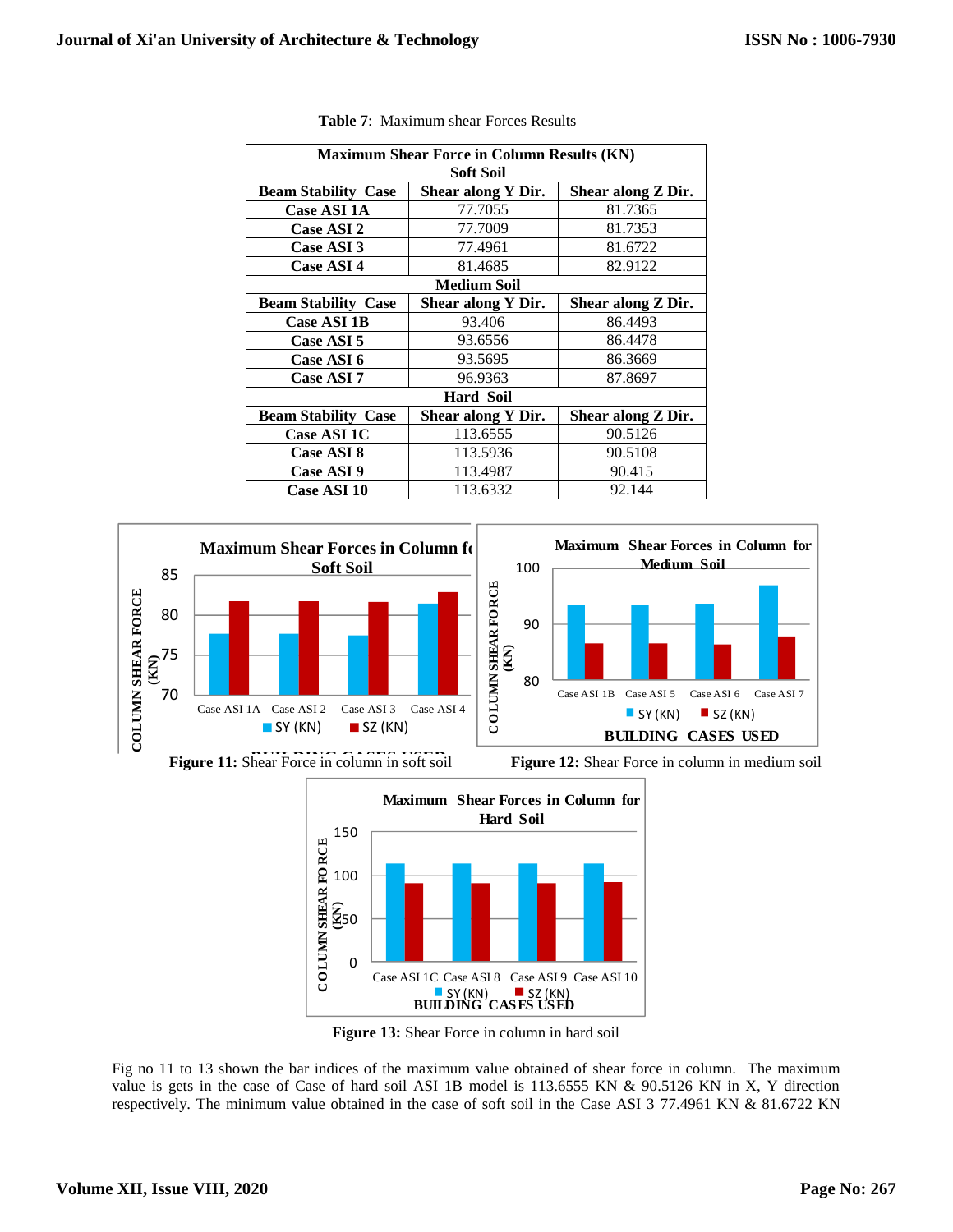respectively in x and y direction**.** In similar soil the value are most near bu to each other there no so much effect in the concrete belt. In all types of soil the concrete m+40 belt show reduction in shear force in the 8 th floor.

**Maximum Bending Moment in Column:** A bending moment is the reaction induced in a structural element when an external force or moment is applied to the element causing the element to bend. The most common or simplest structural element subjected to bending moments is the beam. The diagram shows a beam which is simply supported at both ends.

| <b>Table 8. Maximum Bending Moment Results</b> |                                                        |                     |  |
|------------------------------------------------|--------------------------------------------------------|---------------------|--|
|                                                | <b>Maximum Bending Moment in Column Results (KN.m)</b> |                     |  |
|                                                | <b>Soft Soil</b>                                       |                     |  |
| <b>Beam Stability Case</b>                     | <b>Moment along Y Dir.</b>                             | Moment along Z Dir. |  |
| <b>Case ASI 1A</b>                             | 128.6673                                               | 133.7962            |  |
| Case ASI 2                                     | 126.2219                                               | 130.3159            |  |
| Case ASI 3                                     | 128.6256                                               | 133.744             |  |
| Case ASI 4                                     | 128.9122                                               | 133.7929            |  |
| <b>Medium Soil</b>                             |                                                        |                     |  |
| <b>Beam Stability Case</b>                     | <b>Moment along Y Dir.</b>                             | Moment along Z Dir. |  |
| <b>Case ASI 1B</b>                             | 158.5402                                               | 176.3657            |  |
| Case ASI 5                                     | 154.928                                                | 173.6389            |  |
| Case ASI 6                                     | 158.4681                                               | 176.2951            |  |
| Case ASI 7                                     | 158.5282                                               | 176.3617            |  |
| <b>Hard Soil</b>                               |                                                        |                     |  |
| <b>Beam Stability Case</b>                     | <b>Moment along Y Dir.</b>                             | Moment along Z Dir. |  |
| Case ASI 1C                                    | 191.9236                                               | 215.6227            |  |
| Case ASI 8                                     | 187.0645                                               | 213.1548            |  |
| Case ASI 9                                     | 191.4018                                               | 215.527             |  |
| <b>Case ASI 10</b>                             | 191.4757                                               | 215.6185            |  |







Figure 16: Bending Moment in column in hard soil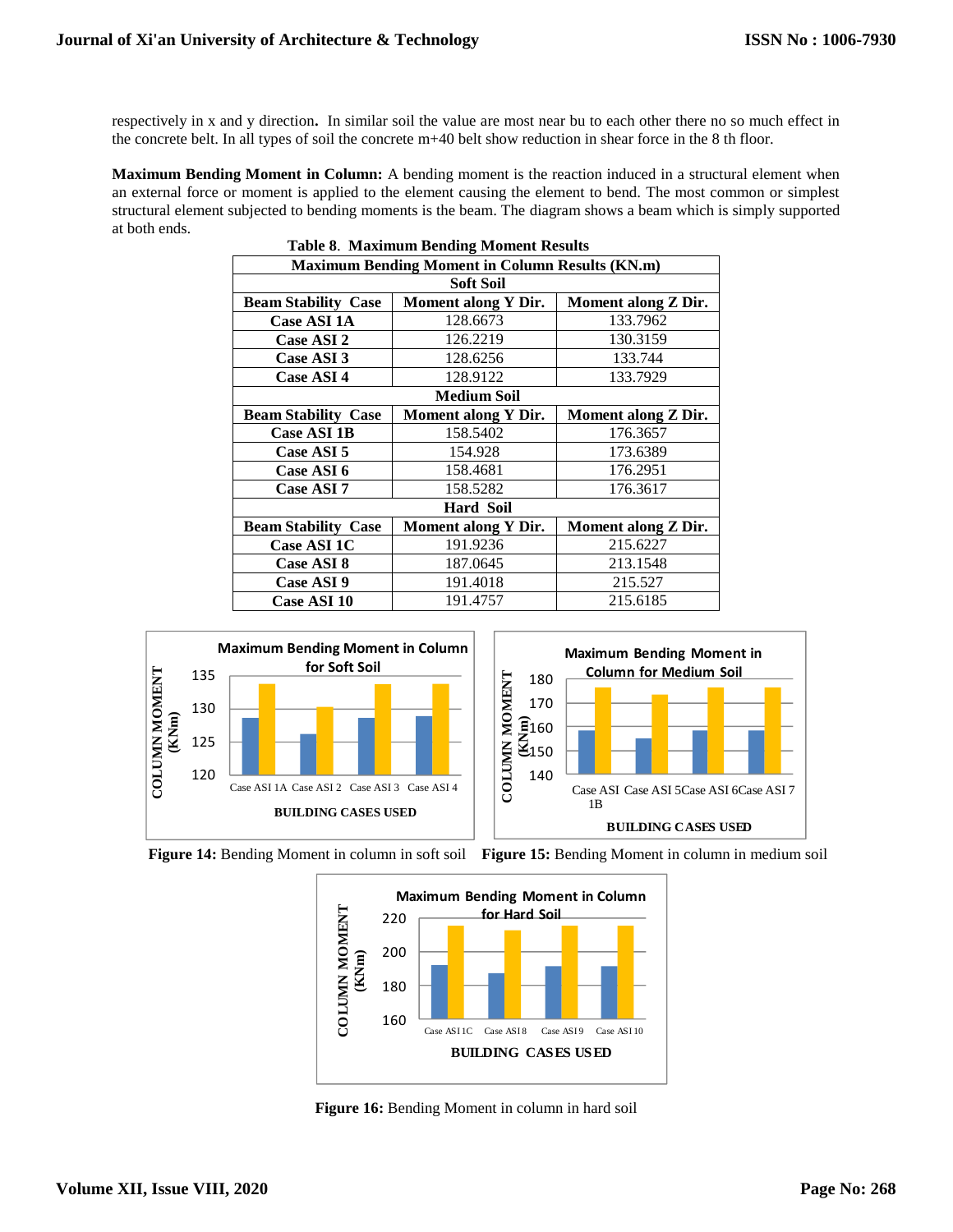Table 8 gives the result of bending moment on column in soft, medium & hard soil. Along with the Bar chart figure 14 to 16 shown the bending moment in the structure. The maximum value is obtained in the Case ASI 1B is 191.9236 KN.m & 215.6227 KN.m in hard soil. The minimum value is gets in the category of soft soil Case ASI 2 is 126.2219 KN.m &130.3159 KN.m.

**Maximum Shear Force in Beam***:* Table 9 shows the tabulated results of Maximum Bending Moment in beams and its bar chart is represented by the fig. 17-19.

| <b>Maximum Shear Force in Beam Results (KN)</b>                        |                      |                    |  |  |
|------------------------------------------------------------------------|----------------------|--------------------|--|--|
|                                                                        | Soft Soil            |                    |  |  |
| <b>Beam Stability Case</b><br>Shear along Y Dir.<br>Shear along Z Dir. |                      |                    |  |  |
| <b>Case ASI 1A</b>                                                     | 153.8544             | 0.1019             |  |  |
| Case ASI 2                                                             | 154.277              | 0.1019             |  |  |
| Case ASI 3                                                             | 153.5395             | 0.1016             |  |  |
| Case ASI 4                                                             | 154.2806             | 0.1058             |  |  |
| <b>Medium Soil</b>                                                     |                      |                    |  |  |
| <b>Beam Stability Case</b>                                             | Shear along Y - Dir. | Shear along Z-Dir. |  |  |
| <b>Case ASI 1B</b>                                                     | 155.0707             | 0.1279             |  |  |
| Case ASI 5                                                             | 155.6376             | 0.1279             |  |  |
| Case ASI 6                                                             | 155.0672             | 0.1274             |  |  |
| Case ASI 7                                                             | 155.4948             | 0.1332             |  |  |
| <b>Hard Soil</b>                                                       |                      |                    |  |  |
| <b>Beam Stability Case</b>                                             | Shear along Y - Dir. | Shear along Z-Dir. |  |  |
| Case ASI 1C                                                            | 165.0523             | 0.1502             |  |  |
| <b>Case ASI 8</b>                                                      | 165.0453             | 0.1502             |  |  |
| Case ASI 9                                                             | 174.1496             | 0.1496             |  |  |
| <b>Case ASI 10</b>                                                     | 177.0127             | 0.1569             |  |  |

| <b>Table 9:</b> Maximum Shear Force in Beam |
|---------------------------------------------|
|---------------------------------------------|





 **Figure 17:** Shear Force in beam for soft soil **Figure 18:** Shear Force in beam for medium soil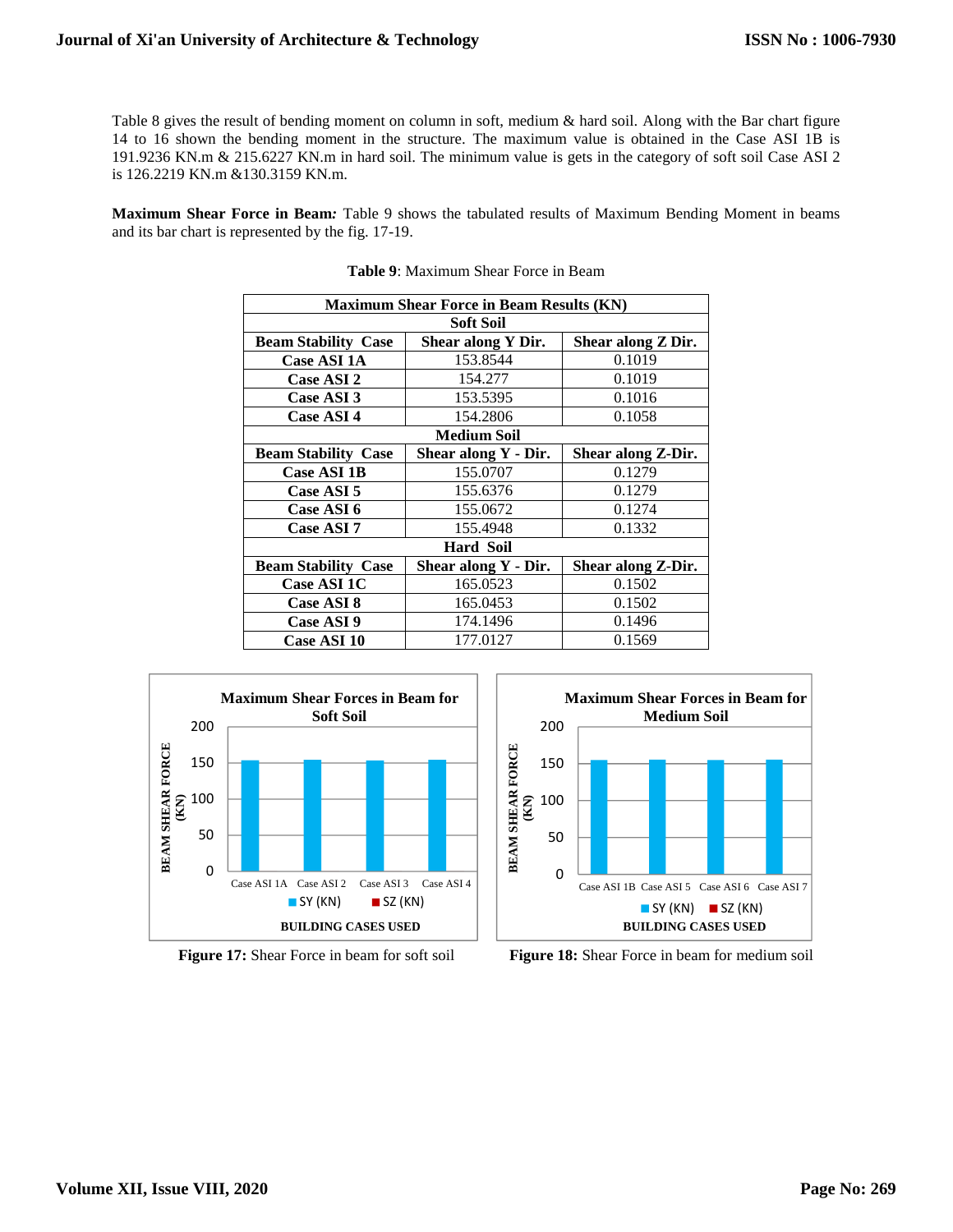

**Figure 19:** Shear Force in beam for Hard soil

#### **Maximum Bending Moment in Beam:**

| <b>Maximum Bending Moment in Beam Results (KN.m)</b> |                              |                       |  |
|------------------------------------------------------|------------------------------|-----------------------|--|
|                                                      | <b>Soft Soil</b>             |                       |  |
| <b>Beam Stability Case</b>                           | <b>Moment along Y - Dir.</b> | Moment along Z - Dir. |  |
| <b>Case ASI 1A</b>                                   | 0.1829                       | 190.1929              |  |
| <b>Case ASI 2</b>                                    | 0.1829                       | 190.1855              |  |
| <b>Case ASI 3</b>                                    | 0.1822                       | 200.6577              |  |
| <b>Case ASI 4</b>                                    | 0.1893                       | 210.7368              |  |
| <b>Medium Soil</b>                                   |                              |                       |  |
| <b>Beam Stability Case</b>                           | <b>Moment along Y - Dir.</b> | Moment along Z - Dir. |  |
| <b>Case ASI 1B</b>                                   | 0.2282                       | 213.4461              |  |
| <b>Case ASI 5</b>                                    | 0.2282                       | 213.4357              |  |
| Case ASI 6                                           | 0.2273                       | 228.9225              |  |
| <b>Case ASI 7</b>                                    | 0.2293                       | 234.0277              |  |
| <b>Hard Soil</b>                                     |                              |                       |  |
| <b>Beam Stability Case</b>                           | Moment along Y- Dir.         | Moment along Z - Dir. |  |
| <b>Case ASI 1C</b>                                   | 0.2671                       | 233.6645              |  |
| Case ASI 8                                           | 0.2671                       | 233.6521              |  |
| Case ASI 9                                           | 0.2576                       | 253.2616              |  |
| Case ASI 10                                          | 0.2709                       | 254.0837              |  |

|  |  | Table 10: Maximum Bending Moment in beam |  |
|--|--|------------------------------------------|--|
|  |  |                                          |  |



0 100 200 300 Case ASI 1B Case ASI 5 Case ASI 6 Case ASI 7 **BEAM MOMENT (KNm) BUILDING CASES USED Maximum Bending Moment in Beam for Medium Soil**   $MY$  (KNm)  $MZ$  (KNm)

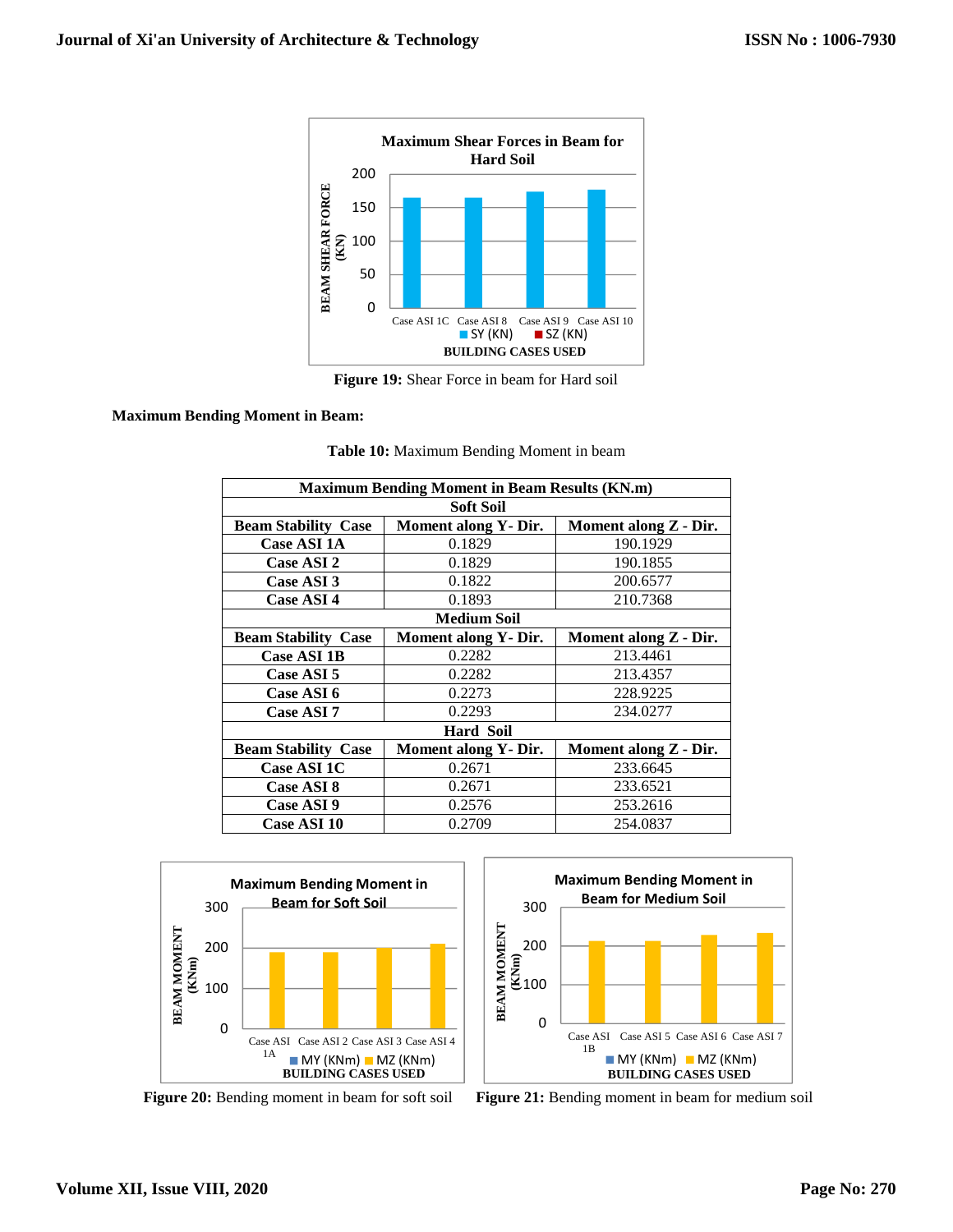

**Figure 23:** Bending moment in beam for Hard soil

**Maximum Torsional Moments in Beam & Column:** Torsion, also known as torque, describes a moment that is acting upon an object around the same axis in which the object lies.

| Maximum Torsional Moment in Beam & Column (KN.m) |                                                          |                            |  |
|--------------------------------------------------|----------------------------------------------------------|----------------------------|--|
|                                                  | <b>Soft Soil</b>                                         |                            |  |
| <b>Beam Stability</b>                            | <b>Torsional Moment in</b><br><b>Torsional Moment in</b> |                            |  |
| Case                                             | <b>Beam</b>                                              | Column                     |  |
| Case ASI 1A                                      | 7.2581                                                   | 22.1754                    |  |
| <b>Case ASI 2</b>                                | 7.2301                                                   | 22.1329                    |  |
| Case ASI 3                                       | 7.7                                                      | 22.1154                    |  |
| <b>Case ASI 4</b>                                | 7.2642                                                   | 22.1922                    |  |
| <b>Medium Soil</b>                               |                                                          |                            |  |
| <b>Beam Stability</b>                            | <b>Torsional Moment in</b>                               | <b>Torsional Moment in</b> |  |
| Case                                             | <b>Beam</b>                                              | Column                     |  |
| <b>Case ASI 1B</b>                               | 9.8535                                                   | 30.1215                    |  |
| Case ASI 5                                       | 9.8352                                                   | 30.0637                    |  |
| Case ASI 6                                       | 9.7748                                                   | 30.039                     |  |
| Case ASI 7                                       | 9.8618                                                   | 30.1443                    |  |
| <b>Hard Soil</b>                                 |                                                          |                            |  |
| <b>Beam Stability</b>                            | <b>Torsional Moment in</b>                               | <b>Torsional Moment in</b> |  |
| Case                                             | <b>Beam</b>                                              | Column                     |  |
| Case ASI 1C                                      | 12.0885                                                  | 36.9639                    |  |
| <b>Case ASI 8</b>                                | 12.066                                                   | 36.893                     |  |
| <b>Case ASI 9</b>                                | 12.0328                                                  | 36.8638                    |  |
| <b>Case ASI 10</b>                               | 12.0986                                                  | 36.9919                    |  |

**Table 11:** Torsional Moment in Beam & Column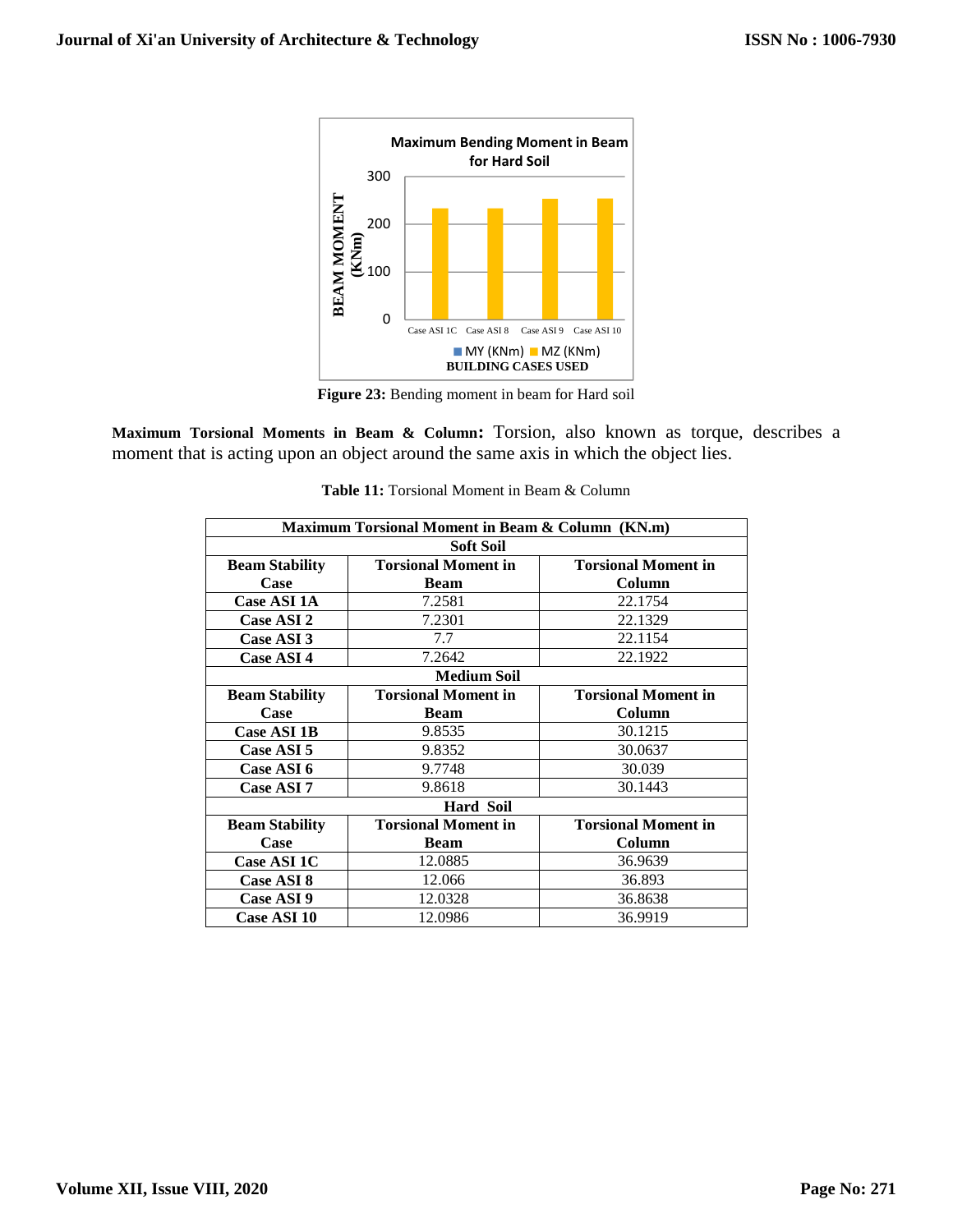

**Maximum Stresses developed:** Stress is a physical quantity that expresses the internal forces that neighboring particles of a continuous material exert on each other. In this project three types stresses are to be analyzed i.e principal stresses, Von Mises Stresses, Shearing Stresses with their maximum magnitude.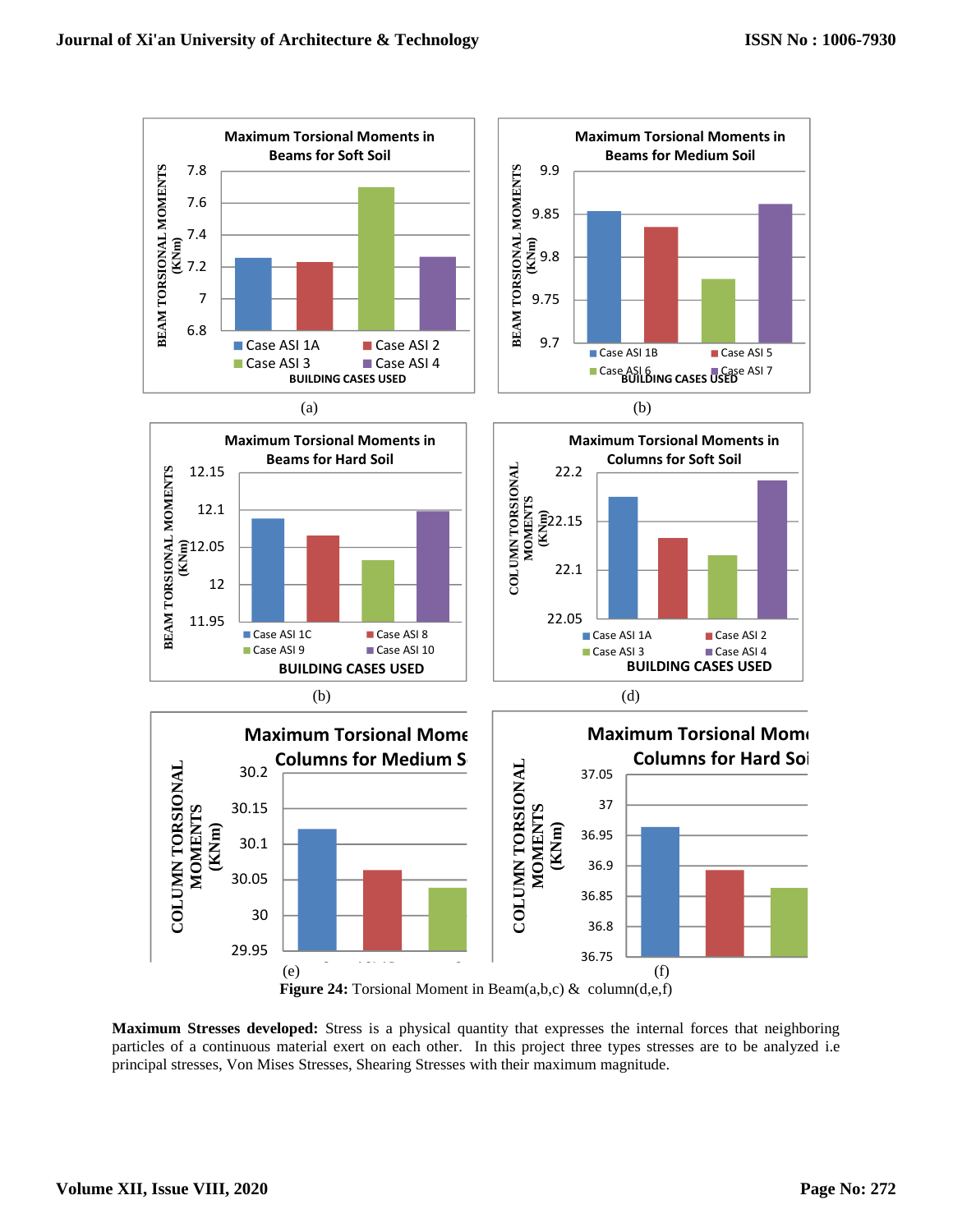| Maximum Stresses developed (N/sq. mm) |                          |                          |                         |
|---------------------------------------|--------------------------|--------------------------|-------------------------|
|                                       |                          | <b>Soft Soil</b>         |                         |
|                                       | <b>Maximum Principal</b> | <b>Maximum Von Mises</b> | <b>Maximum Shearing</b> |
| <b>Beam Stability Case</b>            | Stresses (N/sq. mm)      | Stresses (N/sq. mm)      | Stresses (N/sq. mm)     |
| <b>Case ASI 1A</b>                    | 8.56                     | 22                       | 2.53                    |
| Case ASI 2                            | 8.54                     | 21.99                    | 2.49                    |
| Case ASI 3                            | 8.53                     | 21.97                    | 2.53                    |
| Case ASI 4                            | 8.54                     | 21.98                    | 2.53                    |
| <b>Medium Soil</b>                    |                          |                          |                         |
|                                       | <b>Maximum Principal</b> | <b>Maximum Von Mises</b> | <b>Maximum Shearing</b> |
| <b>Beam Stability Case</b>            | Stresses (N/sq. mm)      | Stresses (N/sq. mm)      | Stresses (N/sq. mm)     |
| <b>Case ASI 1B</b>                    | 13.11                    | 26.32                    | 3.43                    |
| Case ASI 5                            | 12.96                    | 26.31                    | 3.37                    |
| Case ASI 6                            | 13.07                    | 26.28                    | 3.43                    |
| Case ASI 7                            | 13.09                    | 26.29                    | 3.43                    |
| <b>Hard Soil</b>                      |                          |                          |                         |
|                                       | <b>Maximum Principal</b> | <b>Maximum Von Mises</b> | <b>Maximum Shearing</b> |
| <b>Beam Stability Case</b>            | Stresses (N/sq. mm)      | Stresses (N/sq. mm)      | Stresses (N/sq. mm)     |
| <b>Case ASI 1C</b>                    | 17.12                    | 30.04                    | 4.21                    |
| Case ASI 8                            | 16.93                    | 30.02                    | 4.21                    |
| Case ASI 9                            | 17.07                    | 29.99                    | 4.2                     |
| <b>Case ASI 10</b>                    | 17.09                    | 30                       | 4.21                    |

|  |  | Table 12: Maximum Stresses developed |  |  |
|--|--|--------------------------------------|--|--|
|--|--|--------------------------------------|--|--|

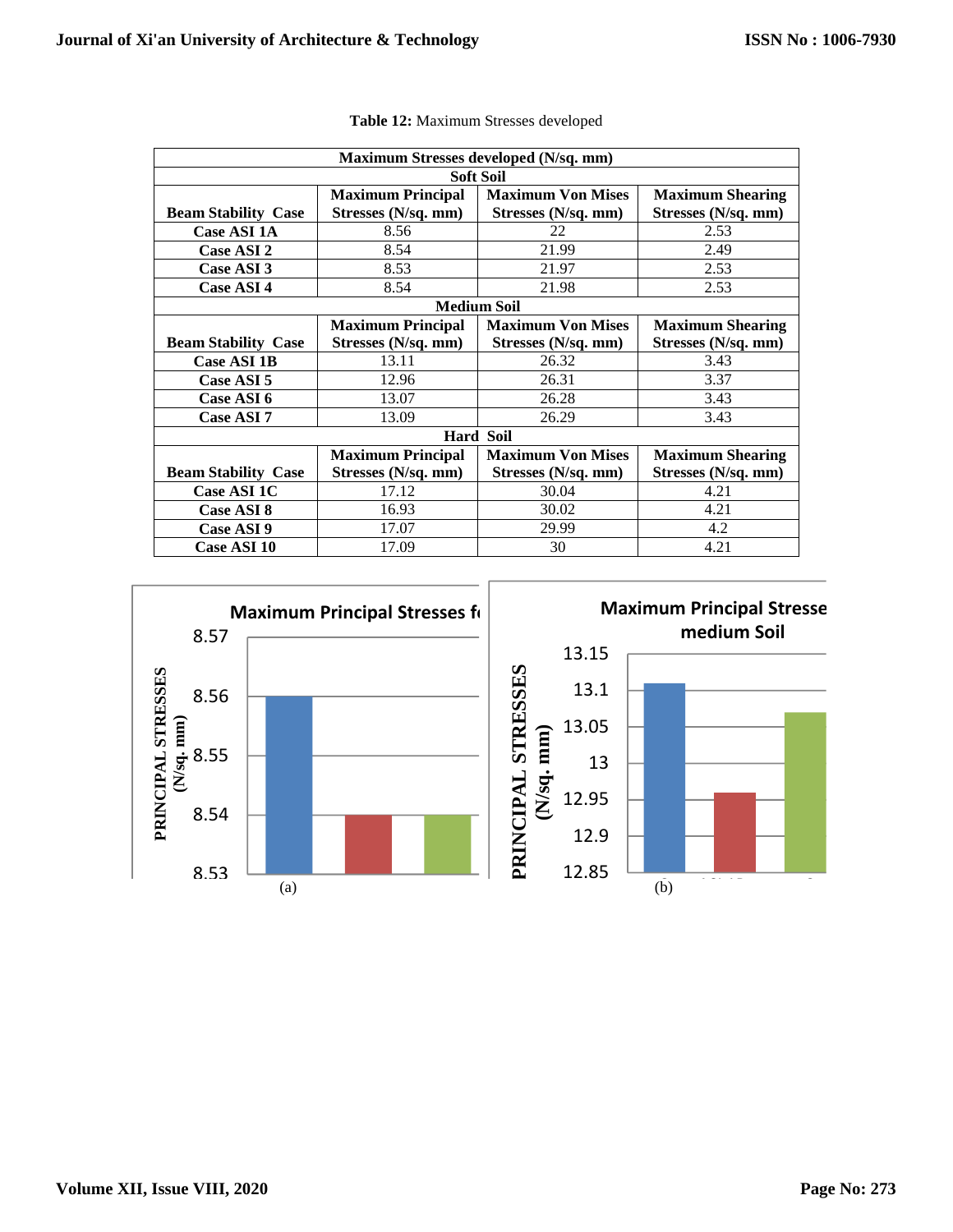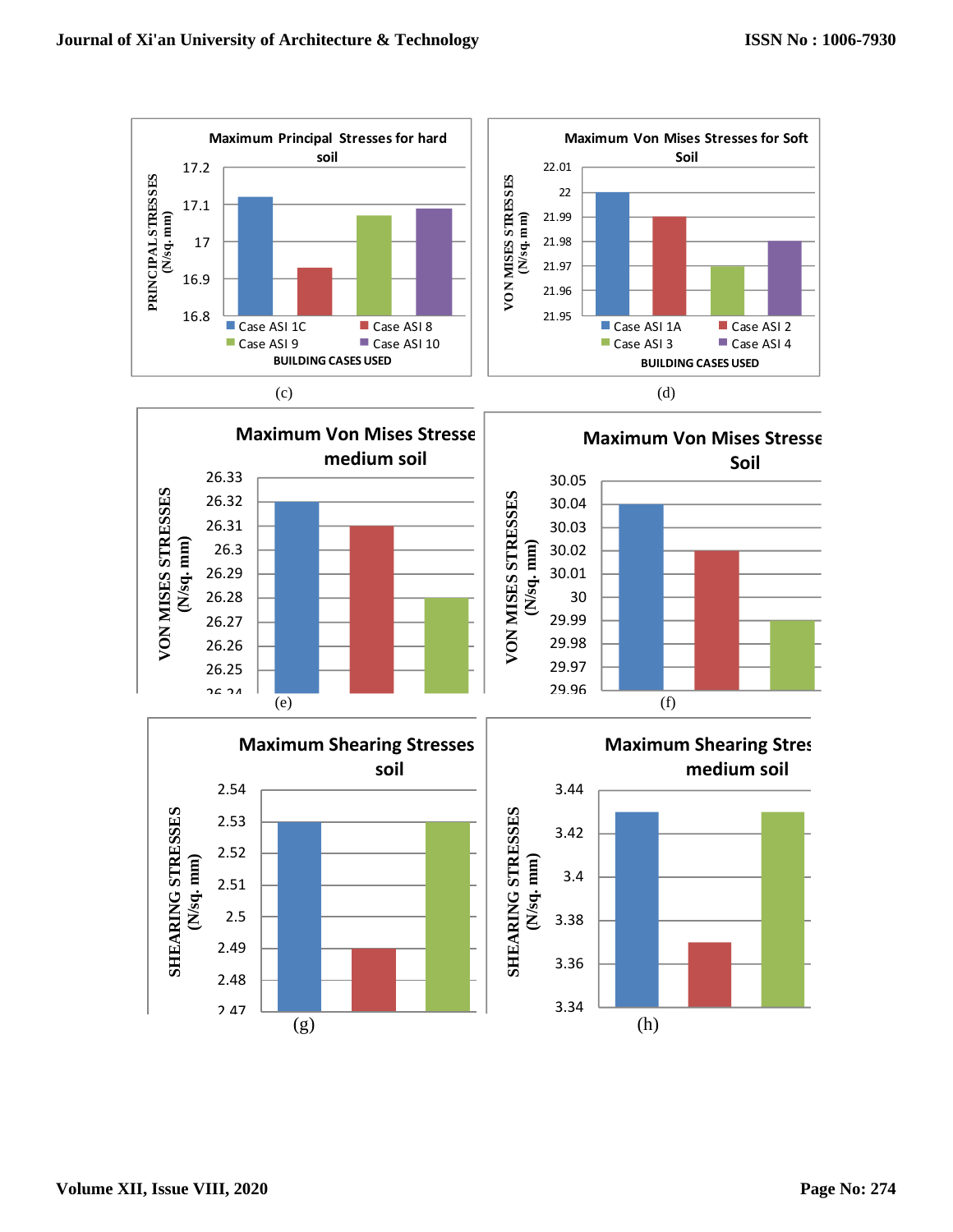

Figure 25: Maximum Stresses developed- Principal Stresses (a,b,c), Maximum Von Mises Stresses (d,e,f) Maximum Shearing Stresses (g, h,i)

# **Conclusions**

The following conclusions are obtained based the different results obtained of model ASI 1A to model ASI 7. The entire conclusion are valid only and only for this project. The conclusions are as follows:

- 1. The increment in maximum displacement value is 33.76% & 32.31 % in Medium soil, 66.15% & 50.17% in hard soil in X, Y direction respectively with respect to soft soil.
- 2. The lowest value of displacement gets under the ASI 3 Model and maximum value is obtained in ASI 1B in both directions.
- 3. The increment in base shear value is 36% & 67% in Medium soil and hard soil respectively with respect to soft soil. There is no effect generated in direction change in base shear.
- 4. There is slight increment in Maximum Axial Forces in medium soil which is 1.045% and 14.12% in hard soil with reference to soft soil base axial forces.
- 5. There is a increment Maximum Shear Force in Column 20.10% & 5.81% in medium soil, 44.53% & 10.82% in hard soil in Y, Z direction with reference to soft soil.
- 6. The increment in Maximum Bending Moment in Column is 23.03% & 32.16% in medium soil, 48.67% & 61.74% in hard soil in Y. Z direction with reference to soft soil
- 7. Maximum Shear Force in Beam Results is shows the increment of 0.86 % & 25.58% in medium soil, 10.60% & 47.59% in hard soil in Y. Z direction with reference to soft soil.
- 8. Maximum Bending Moment in Beam Results is shows the increment of 23.83% &12.38% in medium soil, 44.13% & 23.09% in hard soil in Y. Z direction with respect to soft soil.
- 9. Increment in Maximum Torsional Moment in Beam & Column is 33.52% &35.83% in medium soil and 63.94% & 66.68% in hard soil with respect to soft soil.
- 10. The value obtained of Principal**,** Von Mises ,Shearing Stresses show the huge incremental variation of 52.85%, 19.62% & 35.51% in medium soil and 99.62%,36.51% & 66.96% in hard soil with refrence to soft soil magnitude of stresses
- 11. All stresses developed in all cases of stability are satisfied the permissible limit of stress as per IS 456: 2000.
- 12. The Structure Models ASI 3,6,9 (All  $8<sup>th</sup>$  floor beam M- 40 Grade of Beam) Show the optimum Strucure with All 8<sup>th</sup> floor beam M- 40 Grade of Beam.
- 13. The priorty basis structure conctruction is used as M-40 grade concrete belt with 8 th floor, at plinth, all structre with M25 grade of concrete and then at the top floor(18 th floor) in decrement order.
- 14. If N no. of storey is there than the concrete belt with change in grade is best placed at the position of N/2 Storey.
- 15. Soft Soil Exhibits less parameteric magnitute value and it goes in increment mode in the medium and hard soil.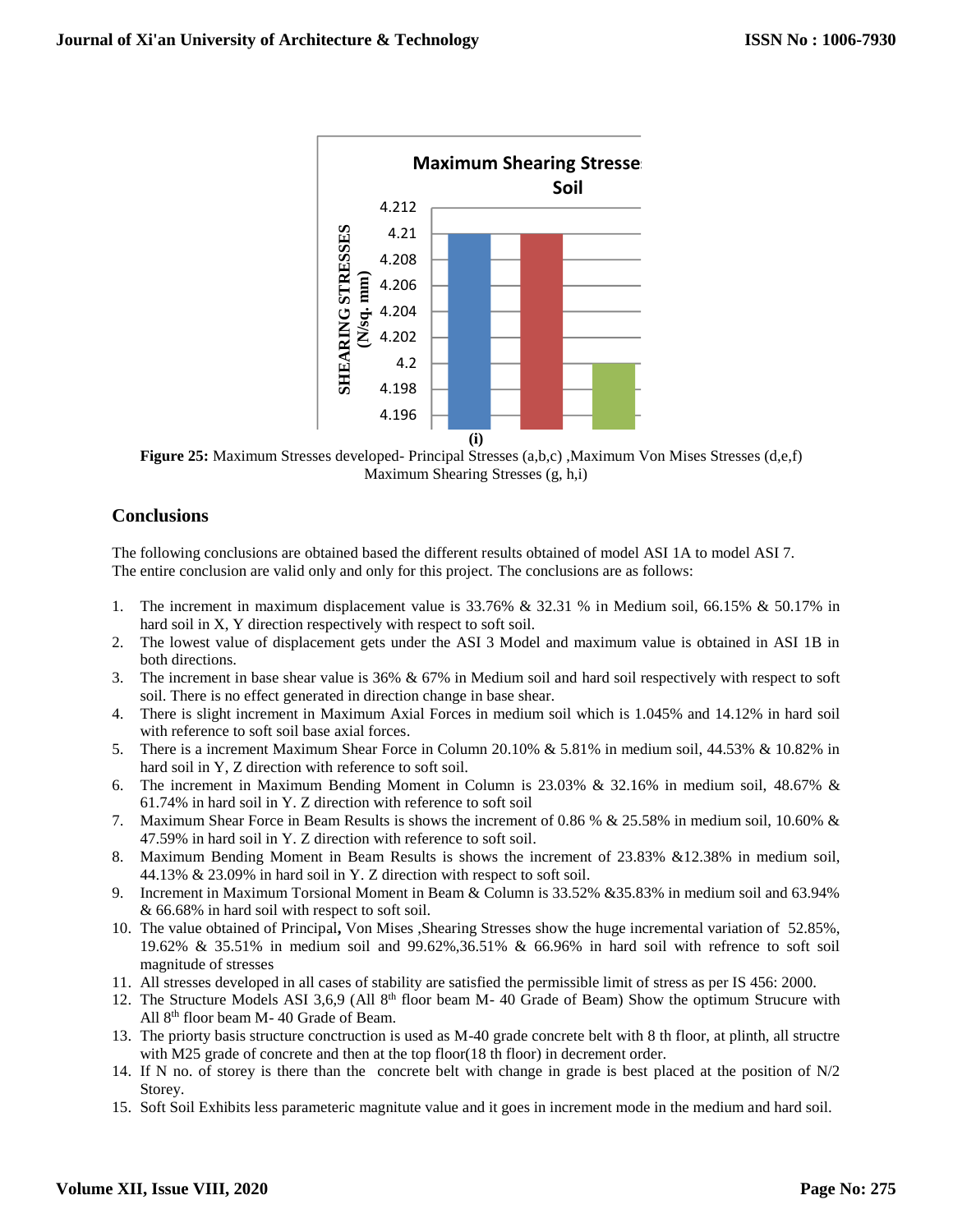# **REFERENCES**

- 1. B. Fatahi, B. F. Harry & et, al. (2014) "Soil-structure interaction vs Site effect for seismic design of tall buildings on soft soil" *Geomechanics and Engineering* 6(3):293-320.
- 2. Ahamad Abrar, Ankit Pal & et.al. (2019) "Determine the Best Location of Porch in Multistory Building with Seismic Loading" *International Journal of Current Engineering and Technology* E-ISSN 2277 – 4106, P-ISSN 2347 – 5161 pp 72-77 .
- 3. Ahamad Abrar, Pal Ankit & et. al. (2020) "Review Analysis on Determine the Best Location of Porch in Multistory Building with and without Seismic Loading" *International Journal of Advanced Engineering Research and Science (IJAERS)*, Vol-7, Issue-1, https://dx.doi.org/10.22161/ijaers.71.25 ISSN: 2349-6495(P) .2456-1908(O), pp 182-184.
- 4. Aasif Khan, Ankit Pal(2020) "Reduction of Base Shear Using Different Size of Columns with Same Concrete Grade in Multistoried Building under Seismic Loading" *Journal of Xi'an University of Architecture & Technology*, Volume XII, Issue IV, 2020 ISSN No : 1006-7930, pp 5060-5069.
- 5. B. R. Jayalekshmi & H. K. Chinmayi (2014) "Effect of Soil Flexibility on Seismic Force E valuation of RC Framed Buildings with Shear Wall: A Comparative Study of IS 1893 and E UROCODE8 *Hindawi Publishing Corporation Journal of Structures* Volume 2014, Article ID 493745, pp 1-15
- 6. Amer Hassan & Shilpa Pal(2018) "Efect of soil condition on seismic response of isolated base buildings*" International Journal of Advanced Structural Engineering* (2018) 10:249–261
- 7. S.V. Jitesh T Chavda PG Student & et. al. (2013) Proceedings of Indian Geotechnical Conference December 22-24, Roorkee Seismic Behaviour Of Buildings On Different Types of Soil Ketan Bajaj, S.V. Jitesh T Chavda PG Student, Bhavik M Vyas
- 8. Jajoriya M., Vishwakarma A & et. al (2020) Seismic Analysis of Pile Group with Different Variations in Dimensions and Parameters, Vol 9 No 01 (2020): *CSVTU Research Journal, pp 42-48.* DOI: [10.30732/RJET.20200901006](https://www.researchgate.net/deref/http%3A%2F%2Fdx.doi.org%2F10.30732%2FRJET.20200901006?_sg%5B0%5D=qGjvq-dMp2cGWTY0OtLyrfboyhcTERFPwkaITPgm0_7ESSg7F6wxyyRymjarnrnAIp9b89oeyYZr4v-syiEeKmn_Hw.RwS-0Zs7tI5SLaBVk2agLR8z8obpvwQwaZ8qqxo3AcE_nKHPuwc-oZISi1tq_PaGUzO1C3WYrPGis-5B6g88Lw)
- 9. Qudsia Bhavikatti , Swapnil B. Cholekar,(2017) Soil structure interaction effect for a building resting on sloping ground including infiill subjected to seismic analysis. Qudsia Bhavikatti 1, Swapnil B. Cholekar International Research Journal of Engineering and Technology (IRJET) e-ISSN: 2395-0056 Volume: 04 Issue: 07 p-ISSN: 2395-0072
- 10. Vishwakarma A.(2020) Optimum Use Dismantle Concrete As A Recycled Aggregate In Concrete" International Journal of Engineering Applied Sciences and Technology, Vol. 4, Issue 12, ISSN No. 2455- 2143, may 2020.pp 159-162, DOI: 10.33564/IJEAST.2020.v04i12.022
- 11. Durgesh Kumar Upadhyay, Sagar Jamle, (2020), "A Review on Stability Improvement with Wall Belt Supported Dual Structural System Using Different Grades of Concrete", International Journal of Advanced Engineering Research and Science, (ISSN: 2456-1908 (O), 2349-6495(P)), vol. 7, no. 3, pp. 293-296. <https://dx.doi.org/10.22161/ijaers.73.43>
- 12. Sagar Jamle, Dr. M.P. Verma, Vinay Dhakad, (2017), "Flat Slab Shear Wall Interaction for Multistoried Building under Seismic Forces", International Journal of Software & Hardware Research in Engineering (IJSHRE), ISSN: 2347-4890, Vol.-05, Issue-3, pp. 14-31.
- 13. Vishwakarma A. (2020) Optimum Use of Fly Ash (FA) and Glass Powder (GP) as a Partial Replacement for Cement in Concrete, Page No. : 1182-1186, http://doi.org/10.22214/ijraset.2020.4192
- 14. Mahajan B , S. Jamle , Analytical Approach in Stability Enhancement Techniques by Altering Beam Members at Different Levels *International Journal of Advanced Engineering Research and Science (IJAERS)* [Vol-7, Issue-6, Jun- 2020] ISSN: 2349-6495(P) | 2456-1908(O), pp 301-308. <https://dx.doi.org/10.22161/ijaers.76.37>
- 15. "Assessment of Human Comfort Criteria of Tall Building Under Dynamic wind Loading", *International Journal of Innovative Technology and Exploring Engineering (IJITEE)* ISSN: 2321-9653; UGC Grade A, Scopus Index Journal, Impact Factor:5.54(2018), Volume-9 Issue-2, Retrieval Number:B6688129219/2019, pp 2265-2273, DOI:10.35940/ijitee.B6688.129219
- 16. Malviya R. and Jamle S. (2020) Increasing Stability of Multistoried Building using Different Grades of Concrete in Column Member Sets at Different Locations Received 01 Jan 2020, Accepted 02 March 2020,